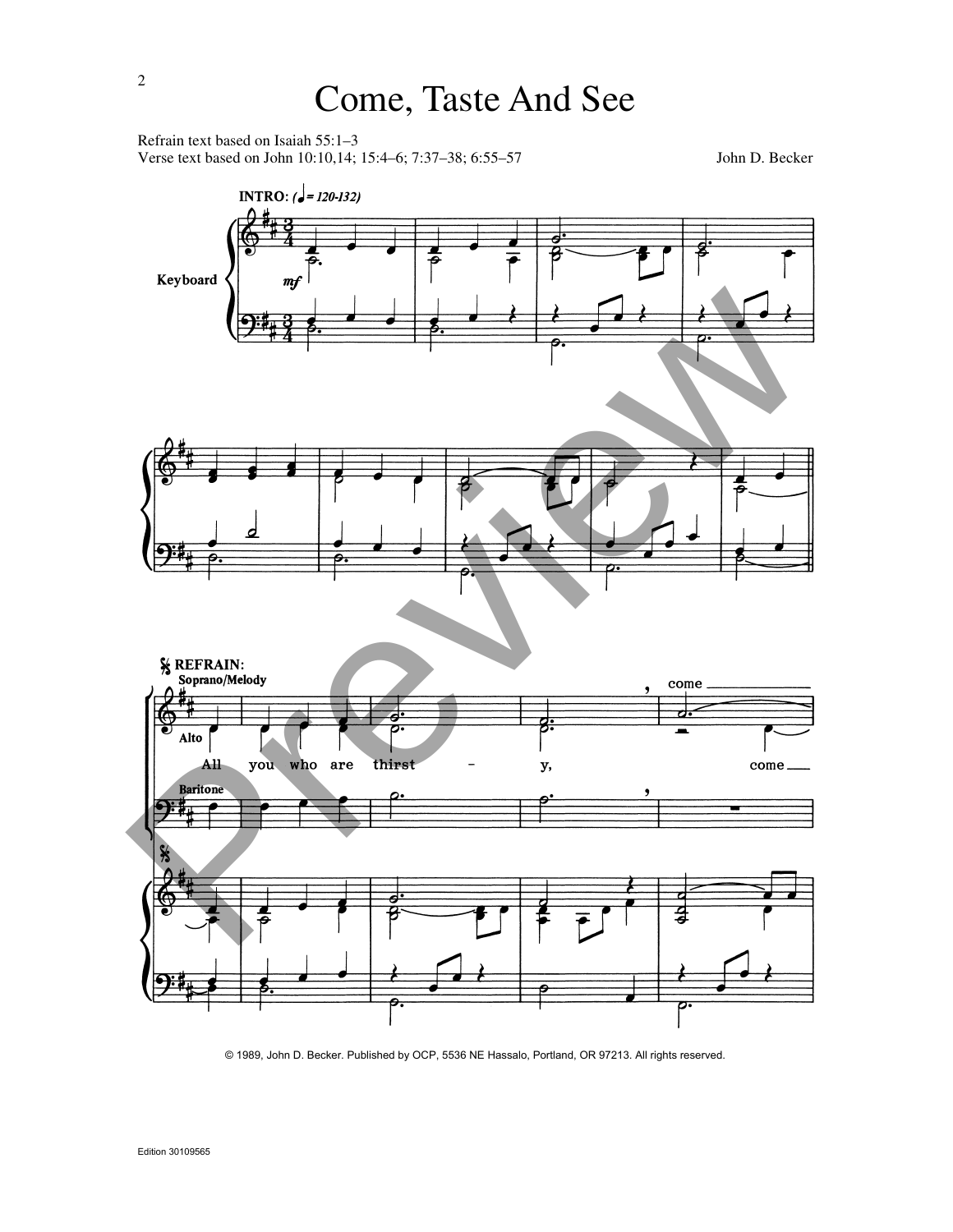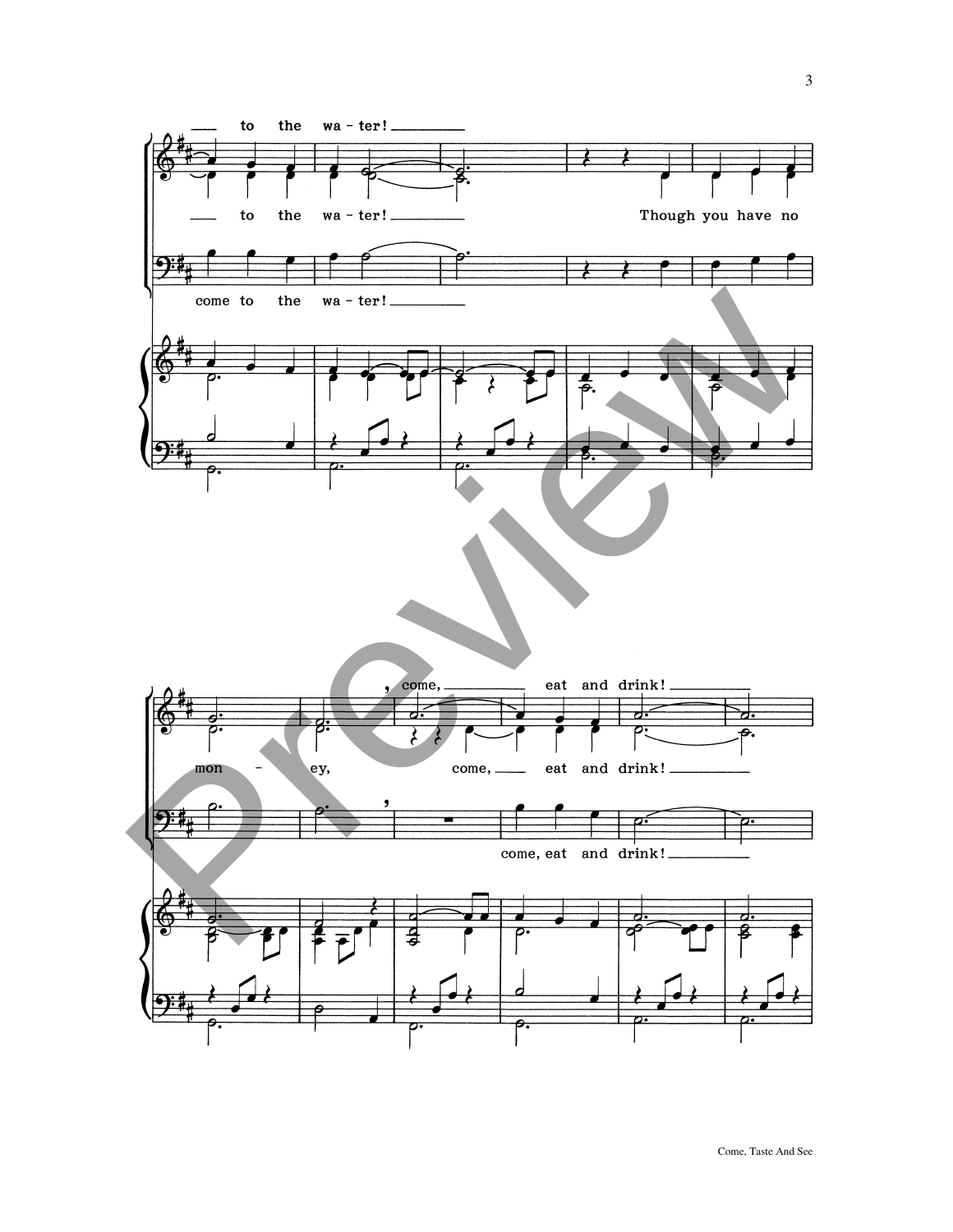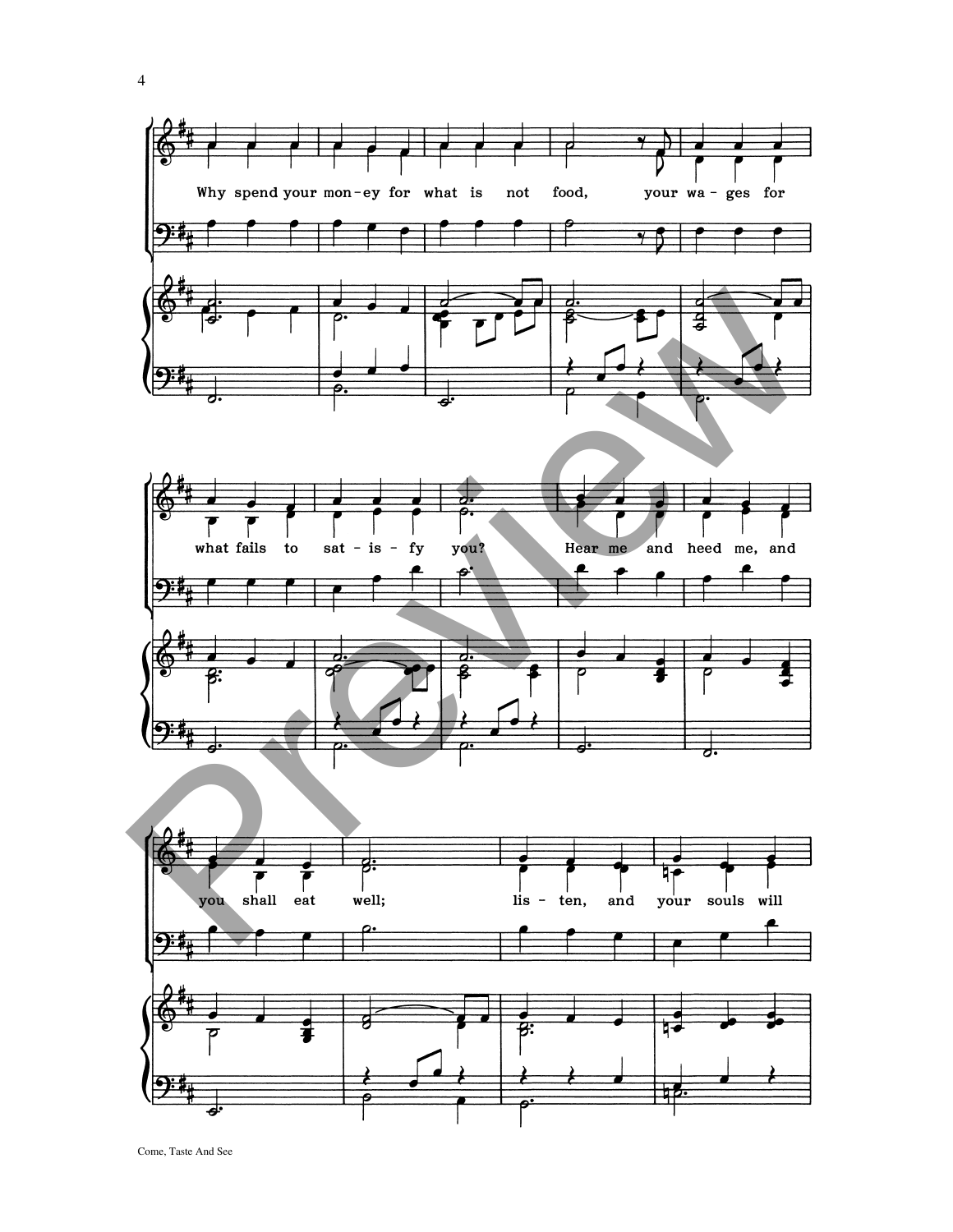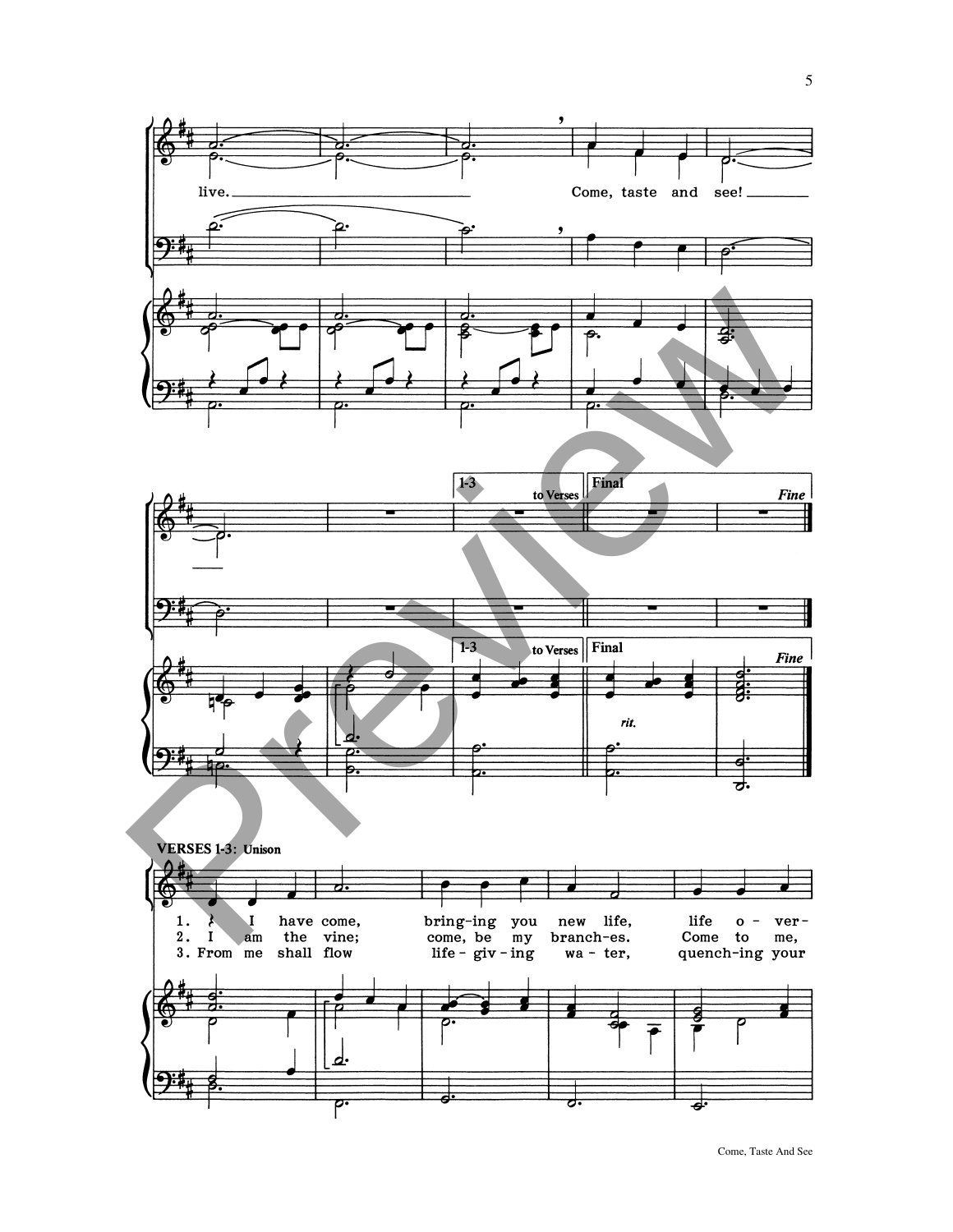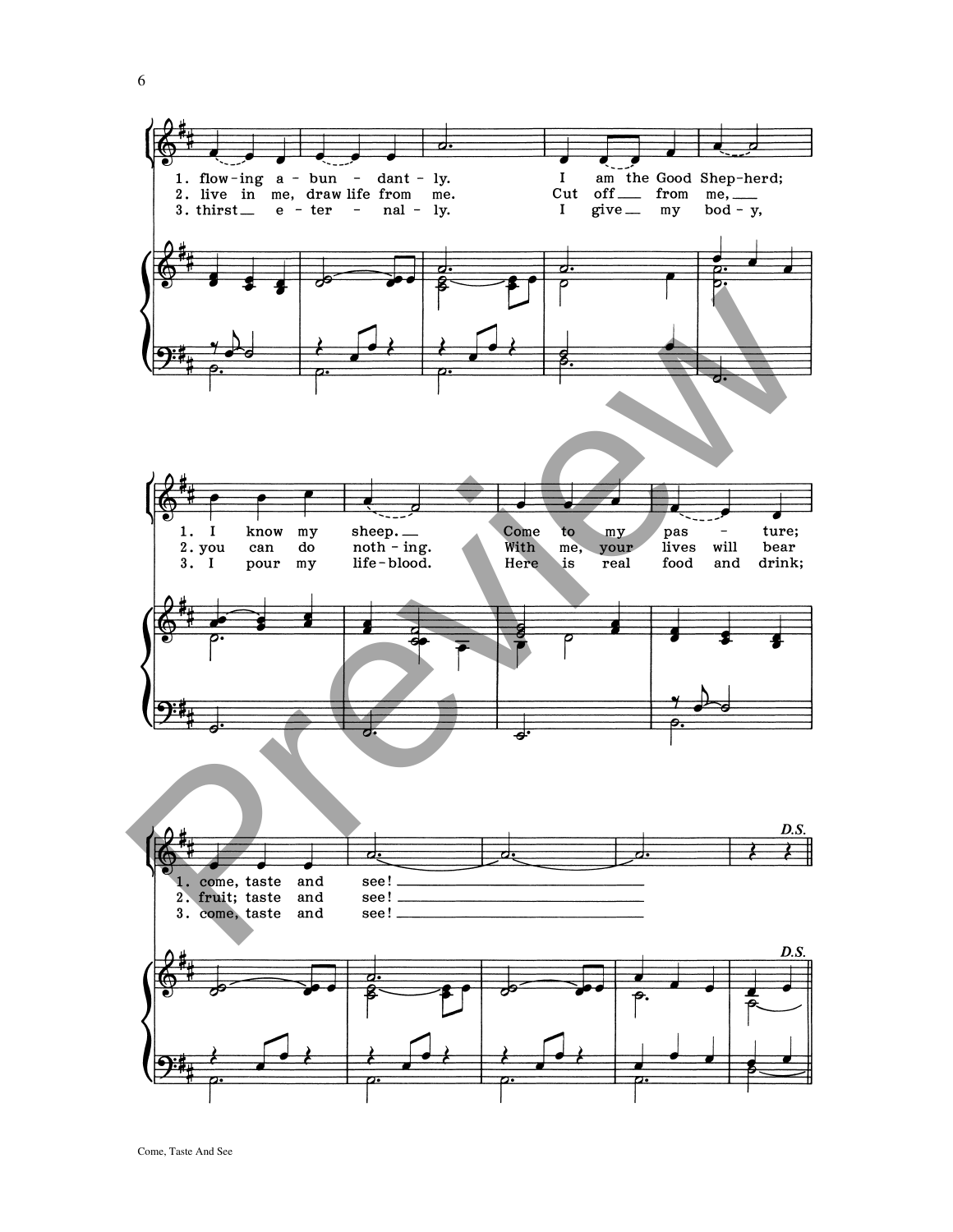## Performance Notes

Come, Taste and See weaves together a passage from the end of the Second Book of Isaiah (Chapter 55) and invitations from Jesus, as recorded in the Gospel of John. Together, these words reach us in our hectic lives and remind us of our true Source of life. This song is appropriate for general use and particularly for Lent and for Sundays when the readings speak of our spiritual hunger. See for example the 17th-20th Sundays in cycle B from the Gospel of John (Jesus is the Bread of Life).

It would be wise to sing the first refinin in unison, to give the assembly a chance of poin in easily<br>Guidarian. but perhaps most effective would be a sirong, regular eight<br>in the Lord seek as parameter would be a strong,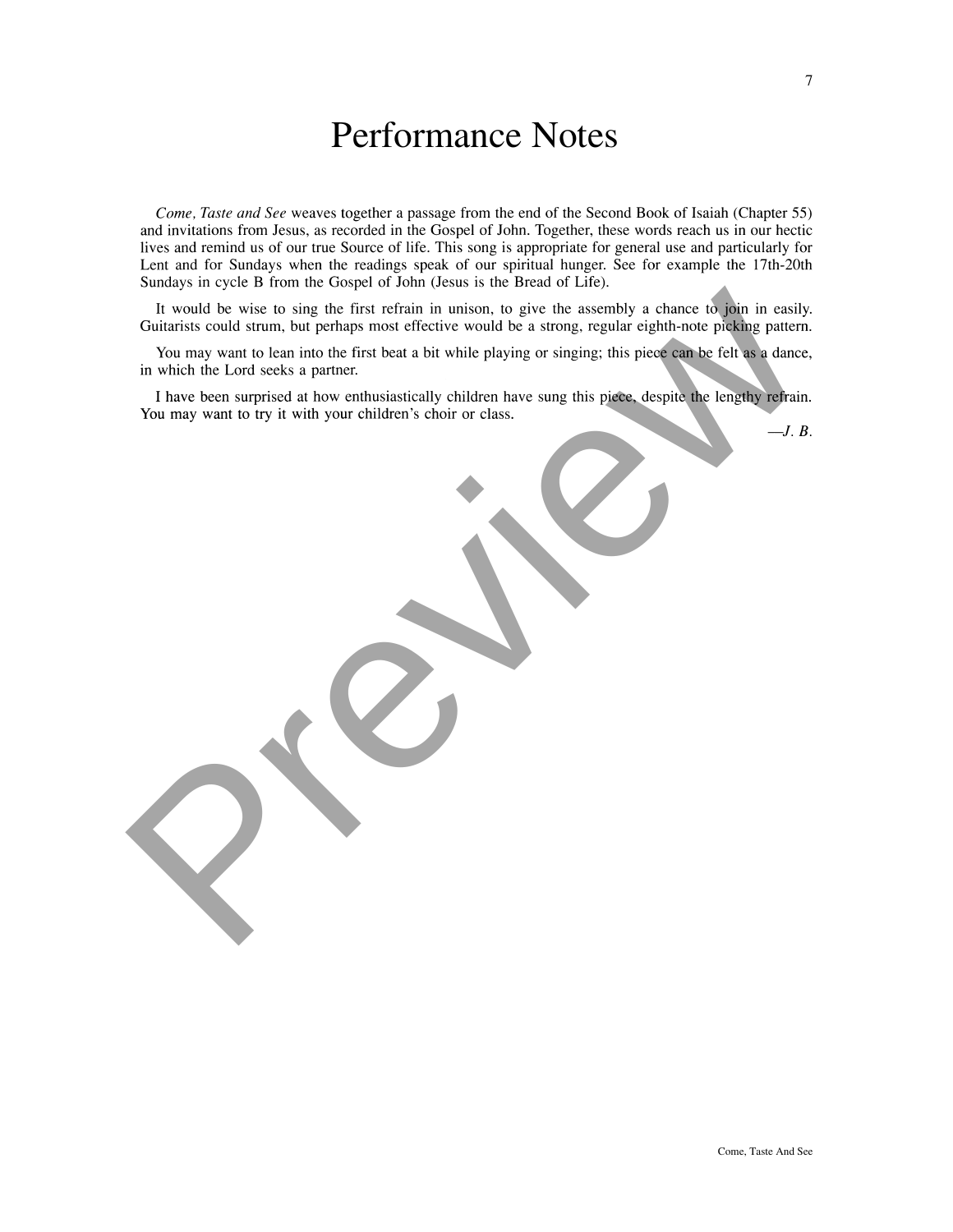*(Guitar/Vocal)*

 $\mathbf D$ 

 $\overline{2}$ 

Refrain text based on Isaiah 55:1–3 Verse text based on John 10:10,14; 15:4–6; 7:37–38; 6:55–57 John D. Becker

 $\mathbf{2}$ 

G

**INTRO:** ( $\sqrt{=}$  120-132)

D

 $\mathbf D$ G



© 1989, John D. Becker. Published by OCP, 5536 NE Hassalo, Portland, OR 97213. All rights reserved.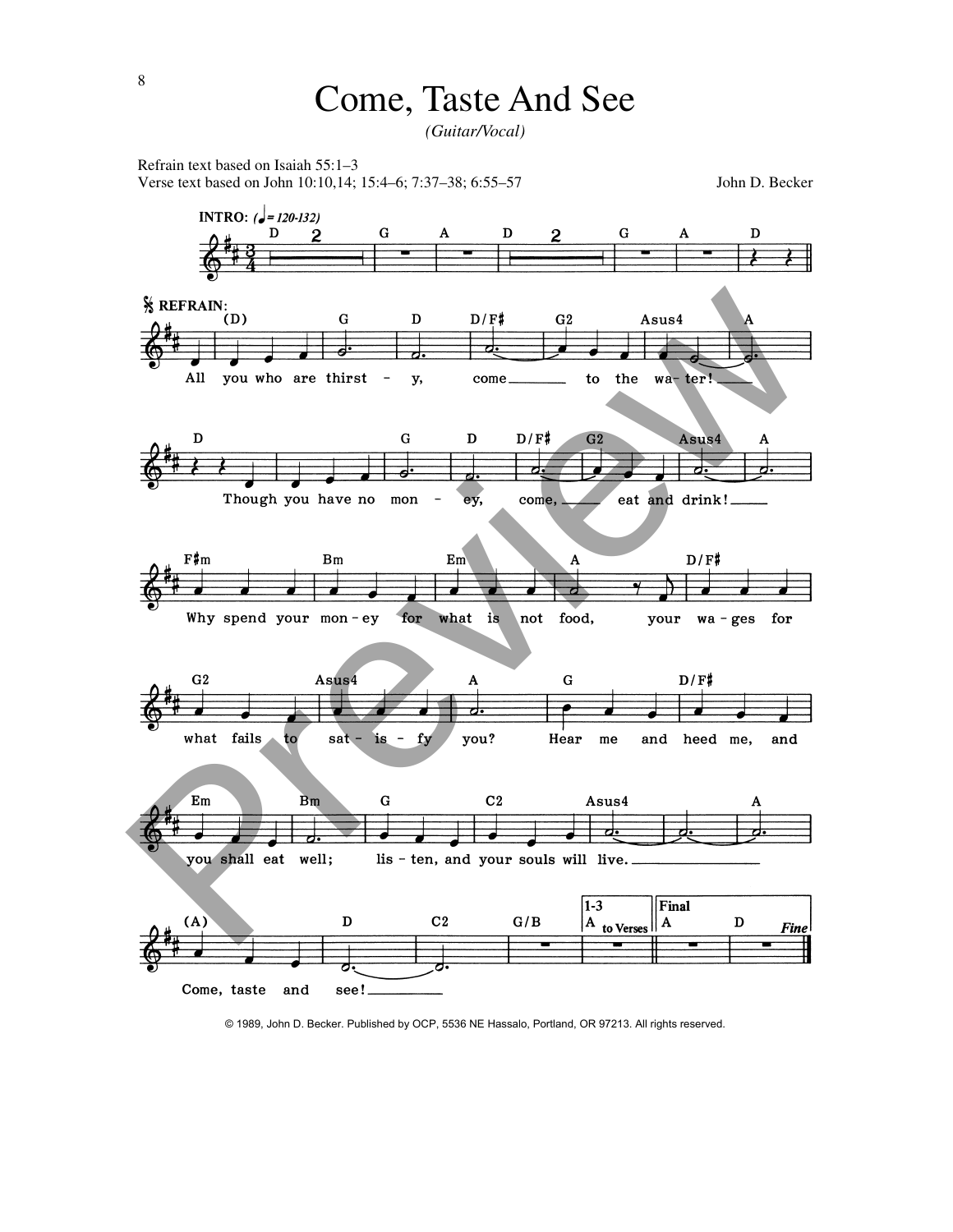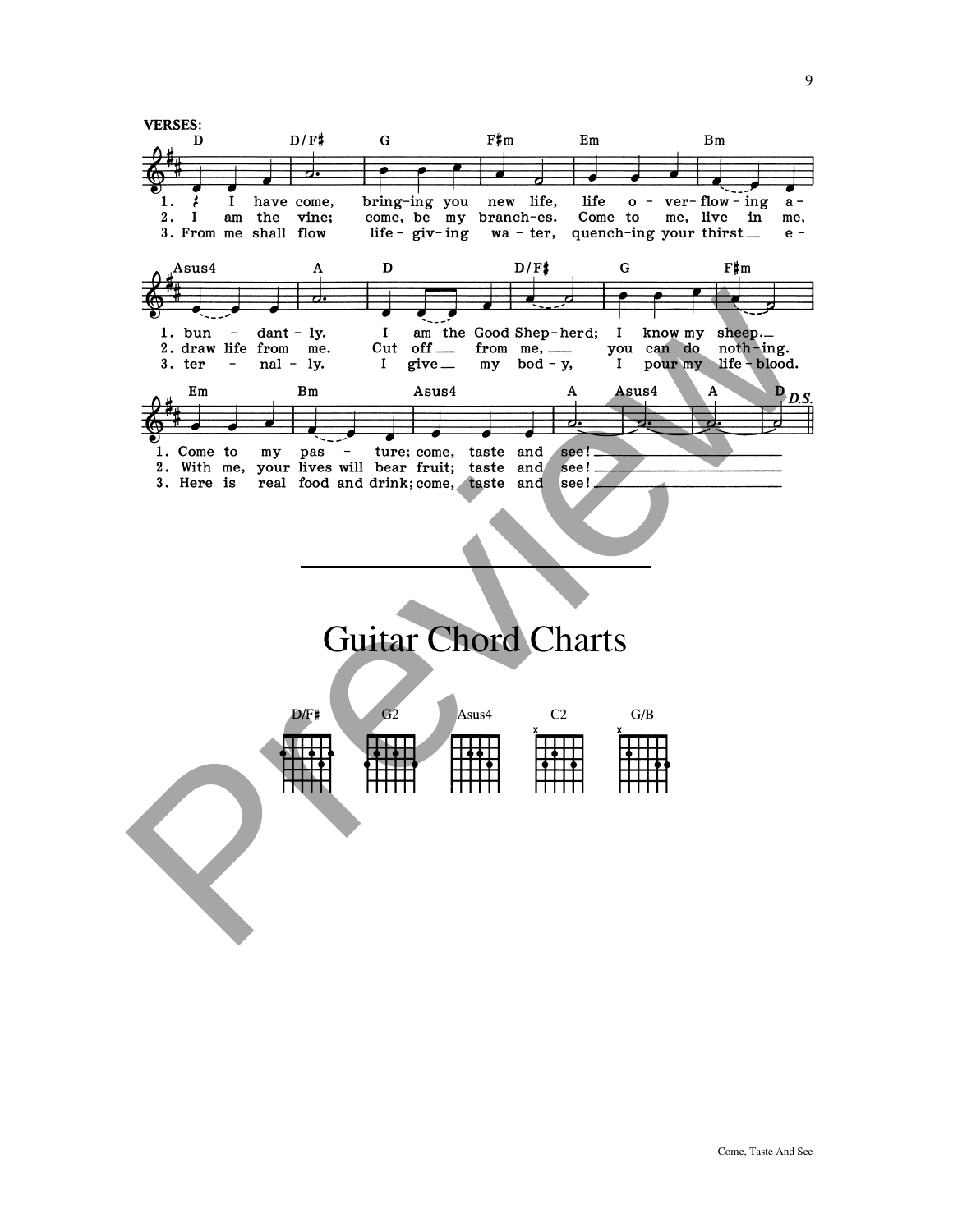



© 1989, John D. Becker. Published by OCP, 5536 NE Hassalo, Portland, OR 97213. All rights reserved.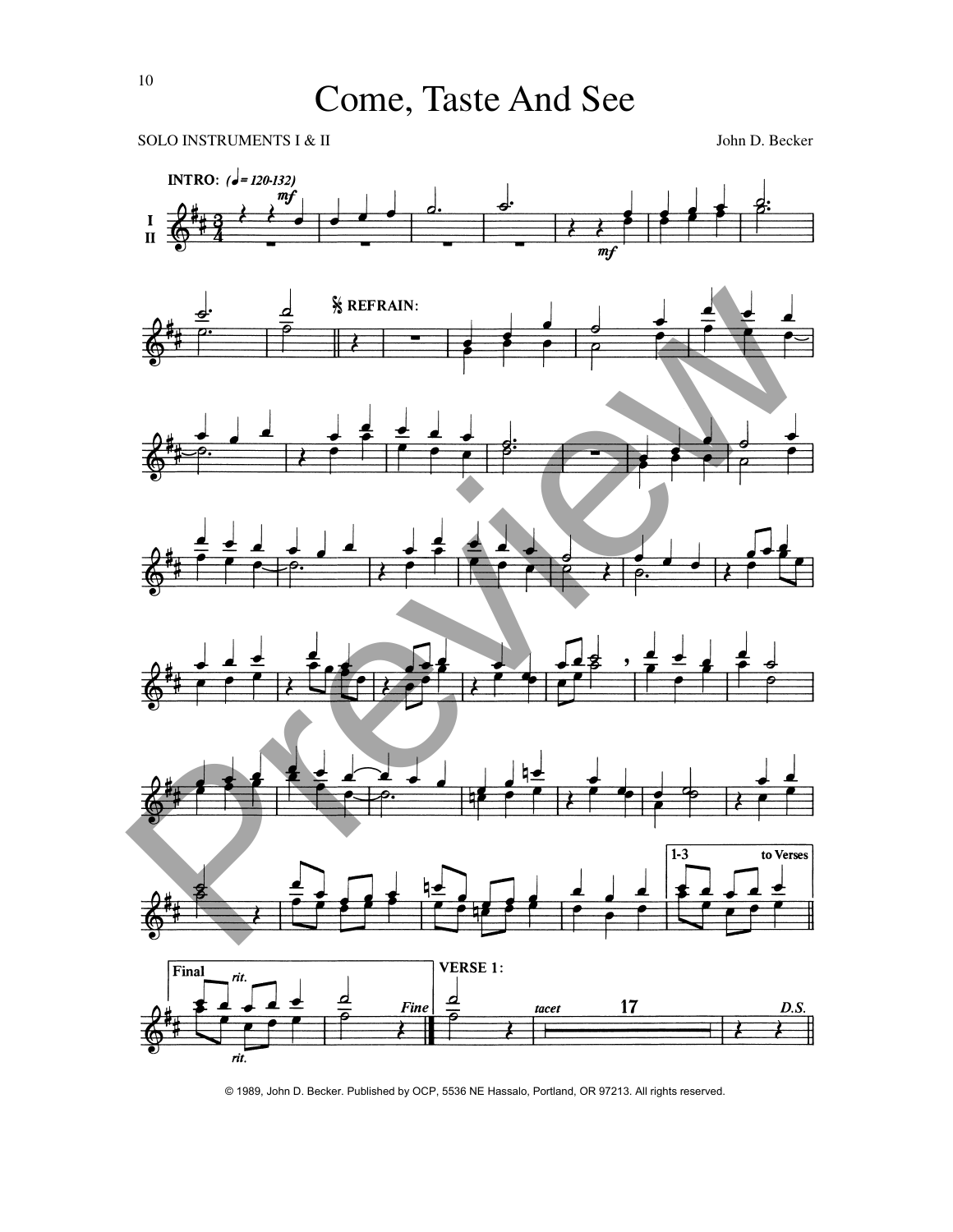